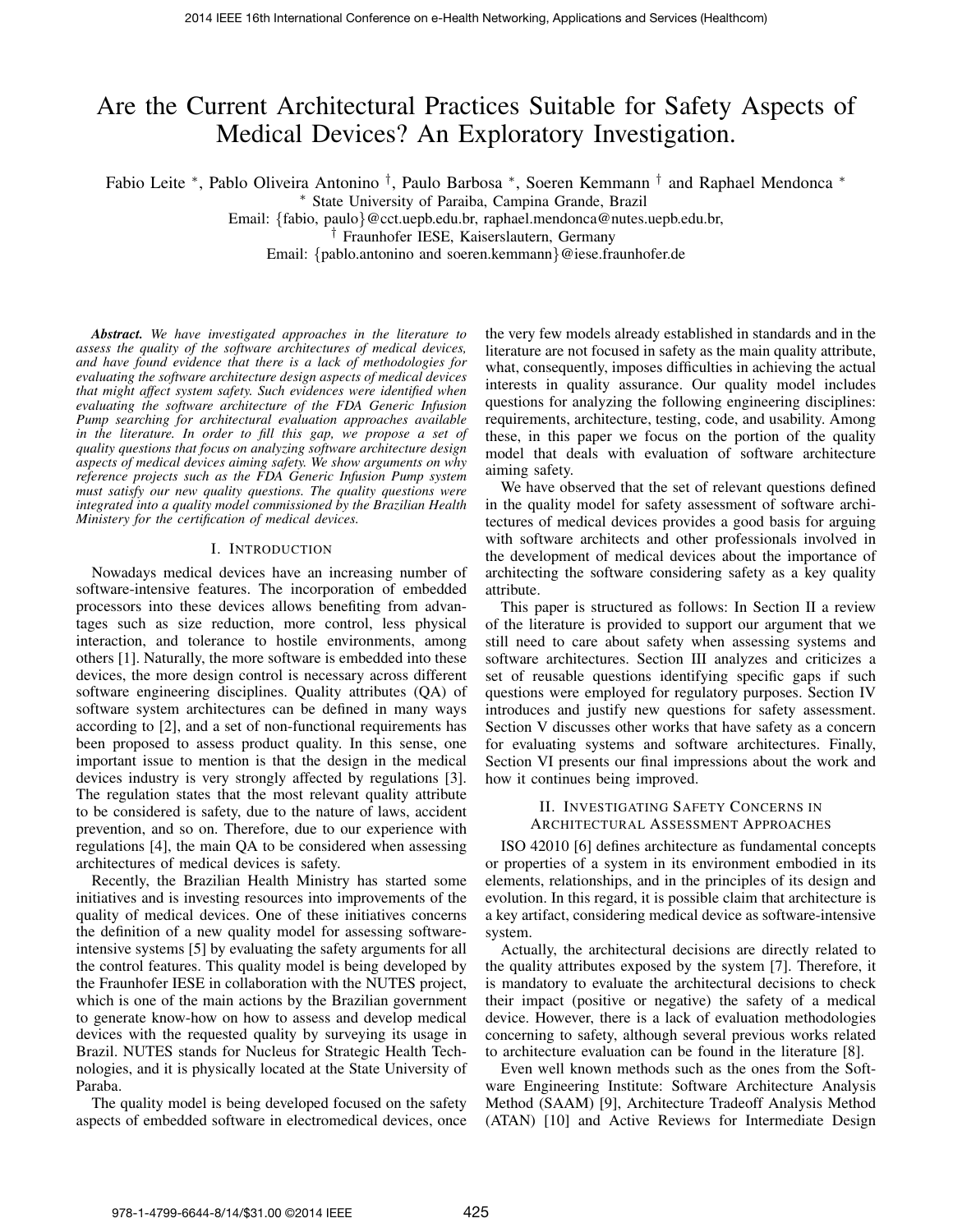(ARID) [11]. SAAM consists of evaluating the architecture according to scenarios that were prioritized, weighed and scrutinized with the stakeholders. The main tangible outputs of the SAAM are: scenario coverage in the architecture, a concrete idea of the critical portions in the architecture that have potential complexity, and potential points of possible changes.

ATAN is an early evaluation method that intends to evaluate how well an architecture satisfies particular quality goals and how they impact each other. The main idea is to identify problems at early stages of the development process in order to minimize the efforts to solve them. Furthermore, ATAM aims at identifying and documenting all possible architectural approaches in order to select the best one according to a quality attribute utility tree generated by the scenarios elicitation and prioritization.

Finally, ARID is an approach that is suitable for evaluating an incomplete architecture or a partial design. This is a lightweight evaluation approach that concentrates on the suitability of the new architecture according to scenarios and some questions that can help the reviewer to conduct the evaluation. This technique can be combined with ATAN to improve some aspects in the overall evaluation; for example, ATAN can put together more concrete and necessary artifacts to be analyzed in early phase of the ARID evaluation.

Despite a significant number of works related to architecture evaluation, there is a lack of works on specific evaluations concerning safety. We can find works on using the ATAN method in safety-critical systems (e.g. avionics domain) [12] but they are way much tight to constraints of the domain, and hardly extend to the context of medical devices, which, in a sense, demands special considerations that particular of the medical domain. Moreover, Rozanski and Woods [13] published in their book a set of questions concerning to high quality software architecture for each architecture view. However, the questions are too narrow for evaluating safety aspects (this experiment will be detailed in the next section).

Indeed, there are several design aspects related to safety that have to be considered when performing an evaluation. However, most of architecture evaluation methods available in the literature do not properly consider aspects related to safety engineering in the development of medical devices.

## III. EVALUATING EXISTING LITERATURE QUESTIONS

In this section, we take a set of qualified questions from the literature and evaluate its feasibility for assessing systems and software architectures in a regulatory context. From our understanding, we consider the work of Rozanski and Woods [13] as a mature model for addressing such assessments, as it has been has been widely accepted and adopted as basis for documenting architectures of software based systems.

In order to analyze whether their approach was appropriate to the context of medical devices, we tried to apply their quality questions to the Generic Infusion Pump project [14] and obtained results that might be considered acceptable by the software engineering community. Other might claim that minor adjustments in the questions would be enough to provide a good support to meet our goal. In this section we provide evidences to claim that this assumption is not an appropriate choice.

We analyzed 94 questions and only 22 questions (less than 20%) were considered suitable for our purpose. One important justification is that most questions do not address quality attributes, especially safety.

Some examples of the questions that are not appropriate for evaluating architectures focusing on safety are shown below:

- 1) Can you simplify your concurrency design?
- 2) Have you considered how the architecture is likely to cope with possible change scenarios in the future?
- 3) Have you defined a clear strategy for organizing the source code modules in your system?

The concurrency aspect addressed by Question 1 is an important item to be considered when evaluating the safety criticality of a medical device, since, if not properly managed, errors like race conditions and permanent interruption of a process can be root causes of safety-critical failures. However, what matters for safety is the existence of mechanisms for detecting and handling such situations. The optimization of the concurrency model is important as a further design improvement step in order to improve other quality attributes like maintainability and performance. For safety, the main argument would be information about mechanisms to cope with concurrency failures, independently of how optimized the concurrency model is.

The core aspect evaluated by Question 2 is if the system is designed to evolve or be maintainable. Maintainability is a core aspect that architects and designers should take into account. However, the level of modularity will not determine whether the system is safe or not. The system can be absolutely hard to maintain, but still cover every safety requirement specified. In a nutshell, the level of modularity does not determine how safe the system is. Therefore, this item is also not appropriate to evaluate safety of medical devices.

Question 3 is about verifying the existence of a clear hierarchical decomposition and organization of modules and source code. This aspect is fundamental when quality attributes such as understandability, modularity, and maintainability are being analyzed. With respect to safety, they are not relevant, since the system being analyzed can be extremely modularized, and hierarchically decomposed, and might even not address the necessary safety measures.

Some examples of the questions that are appropriate for evaluating architectures focusing on safety are shown below:

- 1) Will a clear set of standard third-party software elements be used across all element implementations? Have you defined the way they should be used?
- 2) Are the assessors satisfied that the deployment environment meets their requirements in terms of standards, risks, and costs?
- 3) Do all element interactions take place via well-defined interfaces and connectors that link the interfaces?

Question 1 deals with the very common practice of reusing parts of one system for building a new one. This reuse may be from legacy systems of the same company, or from systems built by other companies (so called third party systems). In any case, when any of these elements are reused, there should be evidence that they are appropriate for the new context. Such evidence generally includes failure mode and effect analysis, test plan, and any other mechanism that shows that this system is appropriate for the new context.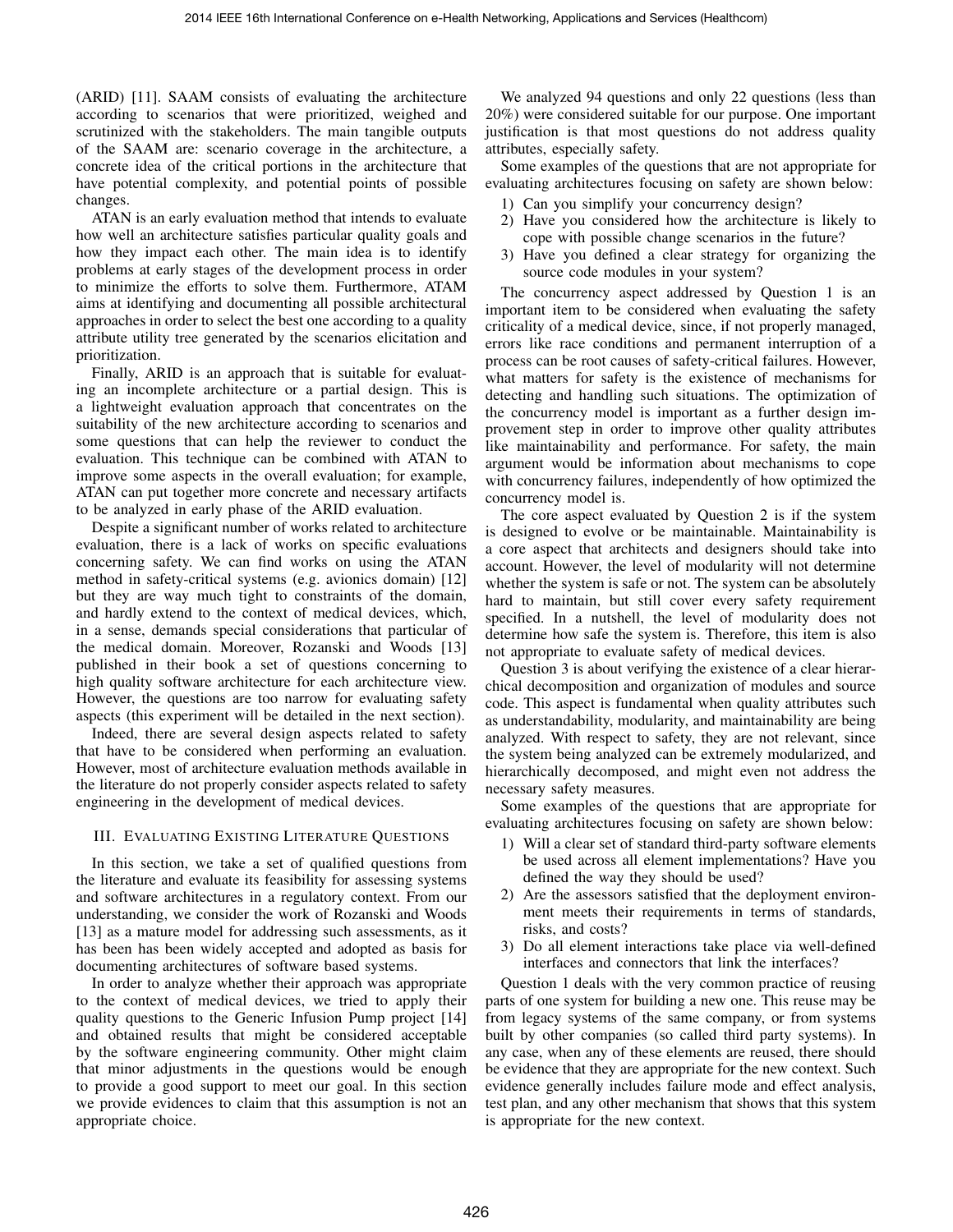Question 2 is about deployment strategies considered in the implementation of medical devices. This aspect is of fundamental importance for safety since the computational nodes should be in conformance with the integrity levels specified in the standards. When this aspect is not observed, the safety of the medical device is strongly compromised.

The aspect discussed in Question 3 is also important for safety because it provides the basis for analyzing error propagation. Having a clear understanding of the interface and the connectors allows safety engineers to precisely identify which architectural elements must be considered while conducting failure identification techniques such as Fault Tree Analysis, and Failure Mode and Effect Analysis. Therefore, when properly described, beyond improving safety analysis efficacy, interfaces and connectors descriptions also improve the efficiency of safety analysis.

Finally, there are some questions that we were not able to classify as either useful or useless for safety. In order to show our point, let us take the following question and show our arguments.

1) Have you identified any standard approaches to design that you need all element designers and implementers to follow? If so, do your software developers accept and understand these approaches?

At first, there is evidences that this question would have some impact on system safety due to its appeal to be disciplined in the standardization of good practices in order to achieve some quality goal. Moreover, only with the acceptance and understanding of the development team it would be feasible to get a reliable implementation in terms of safety quality. For example, only with the right understanding of the importance of redundancy channel, a compromised implementation of such safety feature could be expected. Thus, our claim is that to be in conformance with design and implementation guidelines is a strongly recommended practice in development environments. That is why it is also important to ensure that members of the development team are committed to these rules. However, unfortunately, this subject does not offer a basis for determining or inferring anything about safety integrity levels of a medical device. It would be useful for improvements in structure, understandability, and, consequently, maintainability of the system. However, it is not a determinant factor whose absence would compromise the safety of the medical device.

### IV. ARCHITECTURE QUALITY MODEL FOR MEDICAL DEVICE EVALUATION ADDRESSING SAFETY

One of the goals of considering software systems at the architecture level is to ensure that the concerns of the different stakeholders involved in the development process are addressed and documented [15], and also that different aspects of the system (e.g. system structural decomposition and behavior) were considered [13]. To ensure that all the relevant safety aspects are considered, a requirements model for safety-related product artifacts was previously created [5]. The concrete quality demands for general engineering artifacts proposed in this work is used as basis for the architecture quality model proposed in this paper. This general quality model aims at evaluating medical device on four abstraction levels: (i) context level, (ii) system level, (iii) software architecture design level, and (iv) software unit design and implementation level. We understand that such abstraction levels should classify artifacts generated in the overall software development process. Thus, we considered four types of engineering information: "Physical" Structure, Static Interaction, Dynamic Interaction and Integration . It is possible to observe all the abstraction levels and the interaction with the types of considered information in Figure 1.



Fig. 1. Quality Model Criteria based on Abstraction Levels

The nest items are an overview of the architectural aspects that should be considered at each one of these abstraction levels.

- 1) Medical Device at Context Level (CONT) it describes how the medical device is used and how it works in its intended environment [5]. The medical device is considered as a black box system and the architectural quality questions in this model are related to how the medical device interacts with other subsystems, stakeholders, and other devices.
- 2) System Level (SYSL) it describes how the medical device provides the expected functionality [5]. On this level, the system is assumed as a white-box and the architecture description should describe the elements regardless of weather each functionality is implemented by software or by hardware.
- 3) Software Architecture Design Level (SADL) it describes the realization of software while abstracting from details [5]. On this level, the described software architecture refines all logical components documented at SYSL considering modules and software components, the relationship between then and the interface exposed by each module.
- 4) Software Unit Design and Implementation Level (SUDIL) - it describes the implementation of the software that is specified at software architectural design level, the implementation of software units that realize all modules and software components that is described in SADL.

Now, we will present which architectural elements are important to be considered along the intersections between the abstraction levels and types of engineering information shown in Figure 1.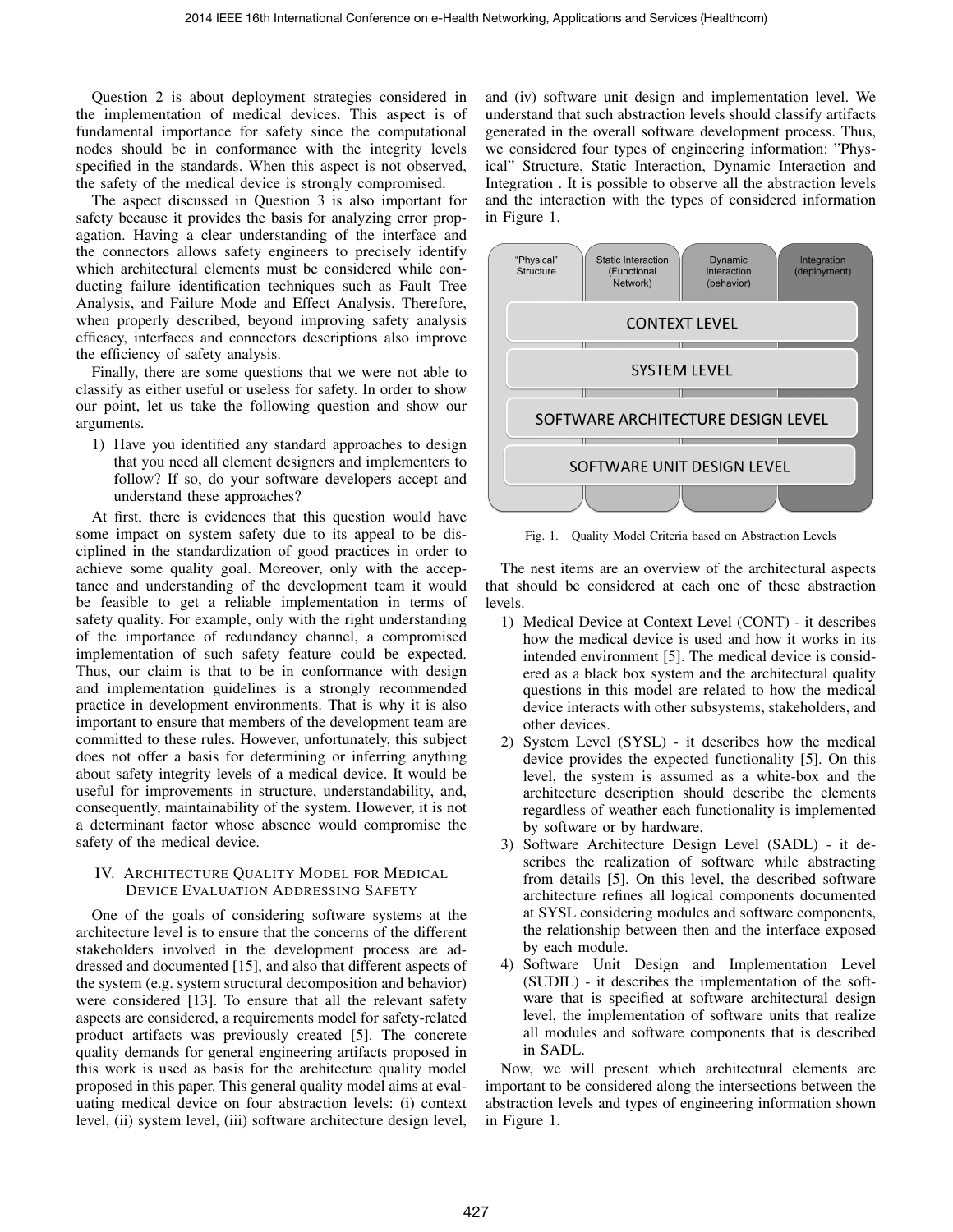In the Physical structure we organize the information engineering elements concerning to the tangible structure of the medical device. For example, stakeholders, communication elements, modules, components, units, and so on. Thus, the categorization of this type of engineering information is:

- The Physical Structure at the Context Level involves understanding the stakeholders, other devices interacting with the medical device, and other environmental aspects such as electromagnetic activities in the environment where the medical device will be located.
- The Physical Structure at the SYSL comprises execution platforms and the communication paths among them.
- The Physical Structure at the SADL comprise elements that provide the understanding of the software in terms of components and modules, and how they interact.
- The Physical Structure at SUDIL cover code fragments that realize the software described in the other levels as, for example, packages, classes, methods, etc.

The Static Interaction engineering information type comprises elements related to static relationship of the structures which make software and hardware of the medical device. For instance, information changed among stakeholders and the medical device, information exchanged among the logical, components, modules and units, etc. Therefore, the categorization of this type of engineering information is:

- The Static Interaction at the Context Level involves understanding the static functional structure including logical information exchanged among the conglomerate of medical device, stakeholders, and other systems. For example, sensor/actuator interface, user interface, actuation and information features.
- The Static Interaction at the SYSL is focused on the static functional structure of the system as a whitebox, with functions exchanging information via ports. For instance, functions interface, functions specifications (required and provide interface) and static interactions of functions are pieces of information required in this level.
- The Static Interaction at SADL requires elements for each software subsystem in order to have the complete understanding of their functionalities. In this way, this level involves system-level functions which are implemented by software subsystems, modular decomposition into software components, modules and software components interface, software components specification, static interaction between software modules.
- The Static Interaction at SUDIL comprises elements of static interaction that involves specific static information about software units, for example, decomposition of software modules and components in software units, software units interface, specification and static interaction of software units.

The Dynamic Interaction engineering information type comprises artifacts which are related to general behavior of the medical device. Information such as runtime behavior, actions, or relationship among modules, components and units modeling an system action are examples of elements. Thus, the categorization of this type of engineering information is:

• The Dynamic Interaction at the Context Layer involves understanding: (i) the runtime behavior of the systems that interact with the medical device; (ii) actions and their

consequences for stakeholders; and (iii) how the system affect on the environment where the medical device is located.

- The Dynamic Interaction at the SYSL comprises all the runtime behavior of the functions.
- The Dynamic Interaction at SYSL includes the dynamic behavior of the logical components.
- The Dynamic Interaction at SADL includes the dynamic behavior of each software component.
- The Dynamic Interaction at SUDIL includes the dynamic behavior of each software modules (which refines the SADL components)

The Integration engineering information type comprises artifacts that supports mappings between elements, allocation of components and assignments of behavioral elements. Therefore, the information categorization of this type is:

- The Integration at the Context Layer involves identifying the mappings and assignments of logical/behavioral elements (from static and dynamic interaction) to the physical structure. We assume that this mapping is in most cases straightforward.
- The Integration at SYSL comprises information that supports the knowledge of how the functions are allocated in the physical structure of the medical device.
- The Integration at SADL involves elements to improve our understanding of the assignment of functions to software modules and components.
- The Integration at SUDIL comprises elements that indicate where the software units are deployed.

## *A. New Quality Questions for Safety Assessment*

In this section, we will discuss some questions which we use to evaluate safety in the software architecture of the medical devices. Figures (2, 3, 4, and 5) provide illustrative questions for each level of the previously described model in Figure 1 in order to clarify the model's purpose. The reader should have in mind that the actual model has a lot more questions and will be published at a late date by the Brazilian Health Ministry. Due to space restrictions we selected closely related questions for each column.

First, for the physical layer we selected questions asking about safety arguments regarding user perception of the data exchanged by the medical device and external systems at the context level. For example, besides other issues, we need to have clear information about such exchanged data at the system level. This information can be enriched by asking for the description of the role of the stakeholders who manipulate such exchanged data at the architectural level and can be refined by asking about the description of the interfaces at the software unit level. Some evaluation questions can be seen in Figure 2.

For the static interaction layer, we selected questions asking about a clear description of which logical components will concretize each safety measure at the context level. For example, besides other issues, we need to have information about explicit traces between the safety-critical components and the safety-critical modules at the system level. This information can be enriched by checking the explicit traces between the conceptual components and the safety requirements at the architectural level, further it can be refined by asking about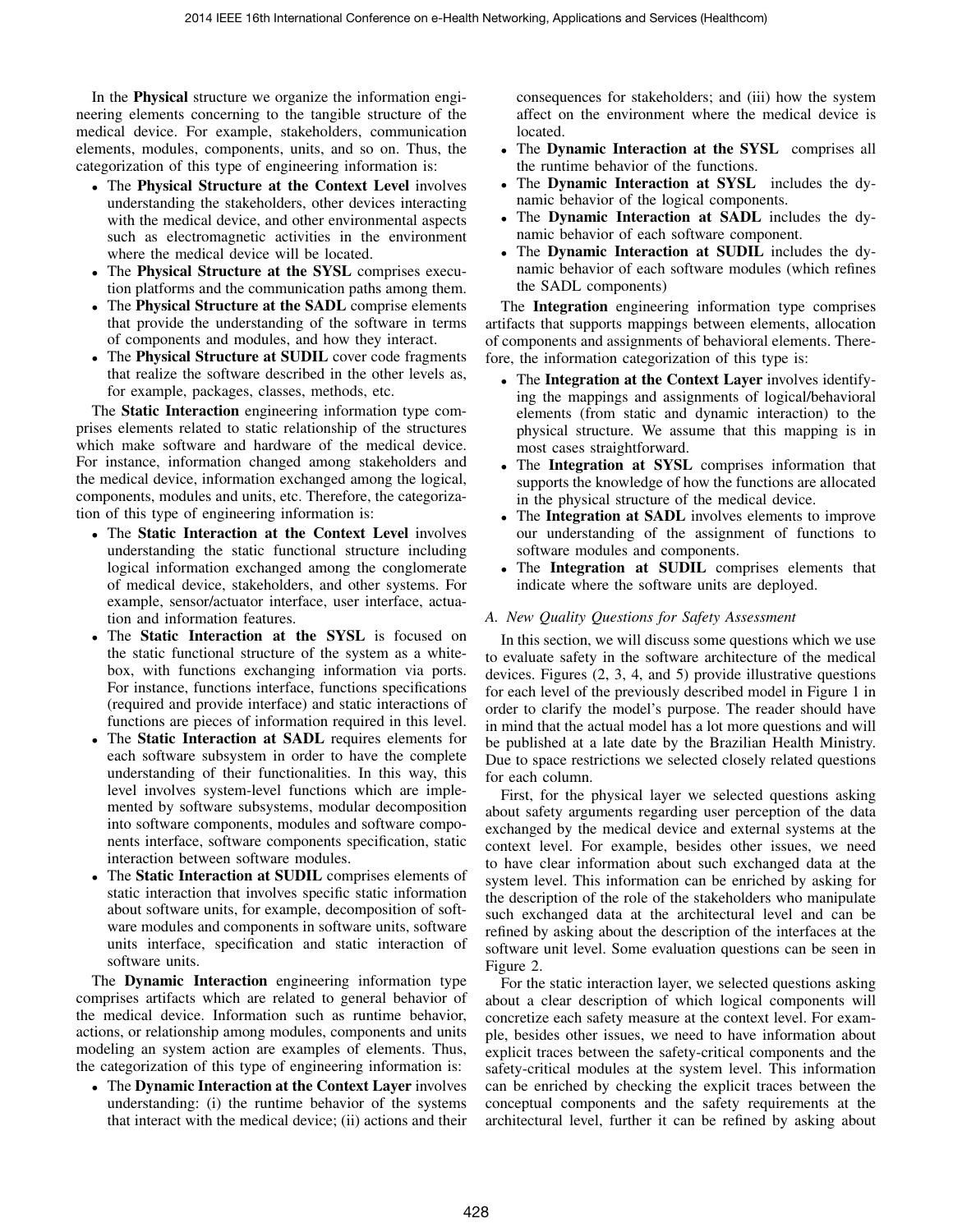

Fig. 2. Quality model questions for physical layer



Fig. 4. Quality model questions for dynamic layer

the explicit traces between the safety-critical software modules and the safety-critical software units. In Figure 3 we stated some evaluation questions for each layer.



Fig. 3. Quality model questions for static layer

For the dynamic layer, we selected questions asking about details of usage scenarios of medical devices at the context level. For example, besides other issues, we need to have the description of the sequence of events among logical components to execute each functionality at the system level. This information can be enriched by checking if the ordered sequence of events between software modules is well documented at the architectural level and can be refined by asking how the software entities relate to each other considering the information produced and consumed in the software units. Figure 4 shows some evaluation questions for the static layer.

Finally, for the integration layer we selected questions

asking about motivations and recommendations for testing safety-critical logical components at the context level. For example, besides other issues, at the system level we need to have indications of what logical components are affected by any component failures. This information can be enriched by checking if the deployment strategy for software modules provides evidence of freedom of interference at the architectural level and can be refined by asking how the safety-critical software units rely on hardware resources. An example of evaluation questions at integration layer in Figure 5.



Fig. 5. Quality model questions for integration layer

## V. RELATED WORKS

This section briefly discusses some architecture-based safety evaluation methods. It is important to advise that the almost all analyzed approaches are based on model driven techniques,